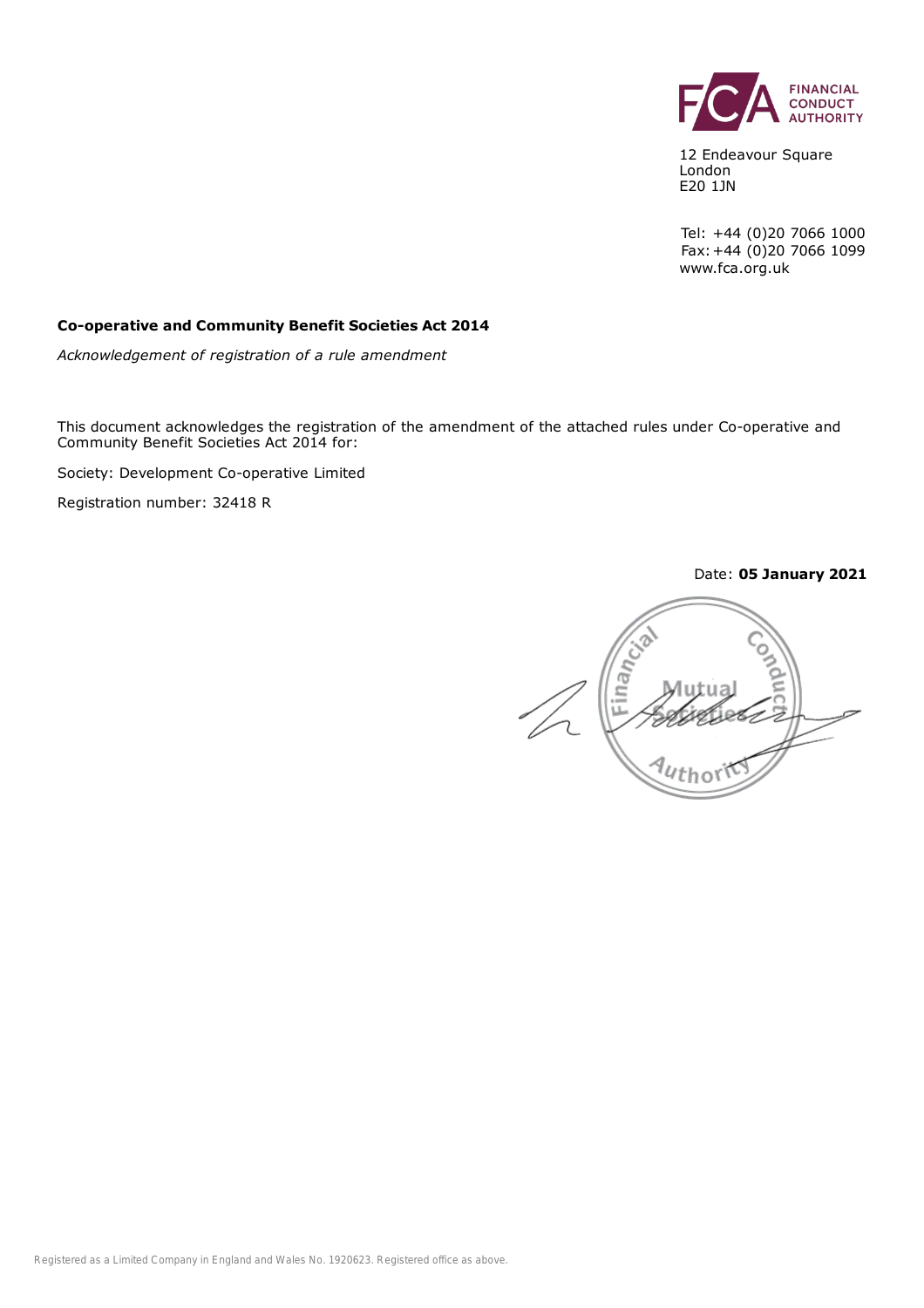#### **Partial Amendment of Rules of The Development Co-operative**

**Register Number:** 32418

**Rule 2.8 line (a)**

**Delete** and where the % voting strength for class 1 is stated, '75%'.

**substitute** with '50%'

MARTIN STRUBE

Signed by three members<br>
MARTIN STRUBE<br>
JOHN MERRITT<br>
ALEX LAWRIE<br>
ALEX LAWRIE<br>
Signature of secretary<br>
MARTIN STRUBE

JOHN MERRITT

ALEX LAWRIE

Signature of secretary MARTIN STRUBE

Dated 21/12/2020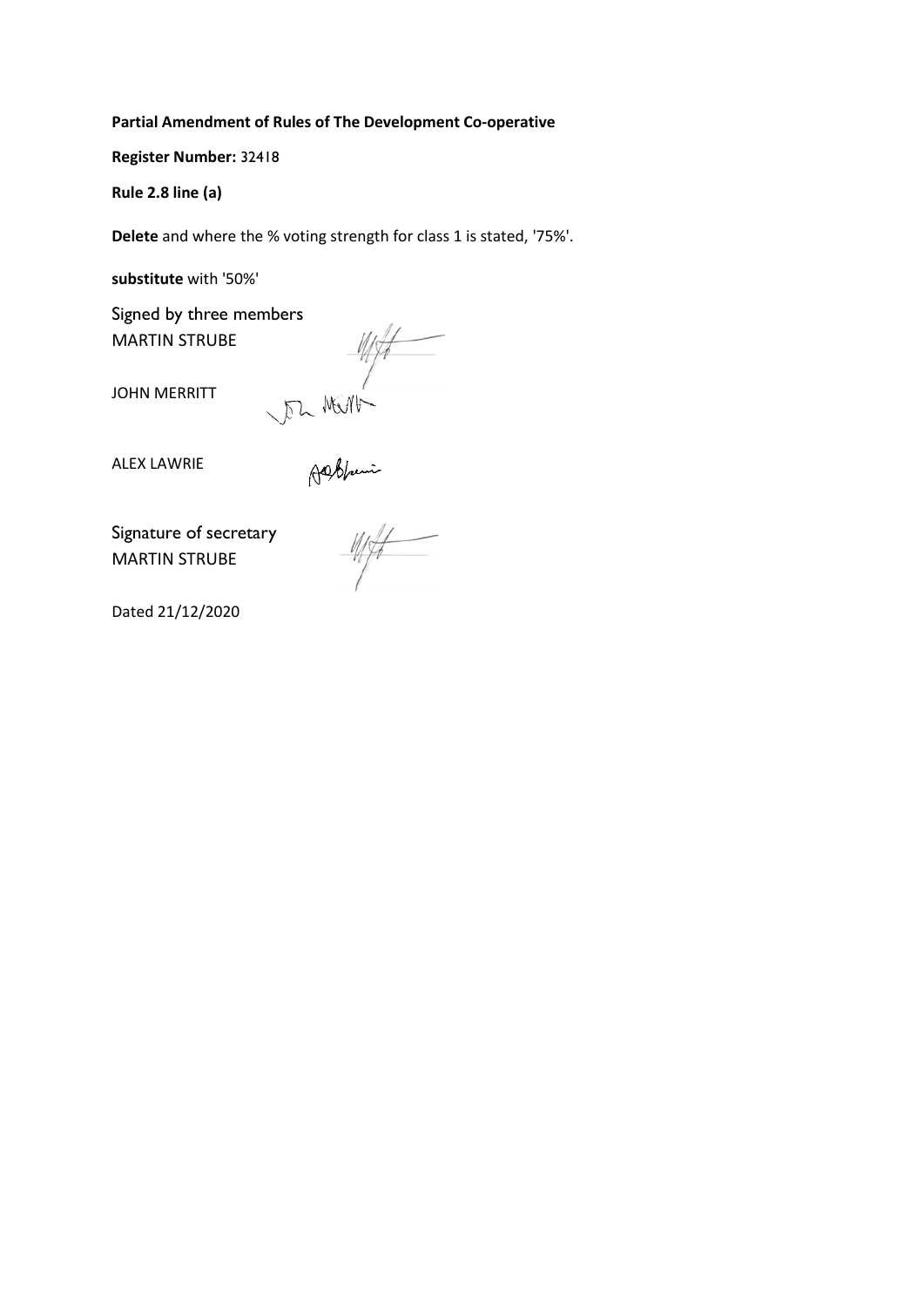

## **Partial Rule Amendment form**

Society Name: Development Co-operative Limited

Society Num: 32418 R

Use this form to register a partial rule change for a society registered under the Co-operative and Community Benefit Societies Act 2014 ('2014 Act') except credit unions. Partial amendments change, add to, or delete some rules from the existing registered rules. If your rule amendment involves the renumbering of rules, please apply for a complete amendment instead.

To register a partial amendment of rules we need:

• this completed form

• one signed copy of the proposed rule amendment (or two copies where not submitting electronically). The amendment should be worded as a direction to members, telling them exactly what they should do to make the necessary changes to their own copy of the rule book. Please see page x for an example.

• a marked up version of the rules tracking changes made to the model when a set of model rules is used

• a completed Statutory [Declaration](https://www.fca.org.uk/publication/forms/mutuals-statutory-declaration-form.pdf) form.

This form, including any details provided on the form, will be made available to the public through the Mutuals Public Register.

Societies may find it helpful to read Chapter 3 of our guidance on our registration function under the 2014 Act before completing this [form](https://www.fca.org.uk/publication/finalised-guidance/fg15-12.pdf)

All societies are registered meeting one of two conditions for registration. These are that the society is either:

- a bona fide co-operative society ('co-operative society'); or
- are conducting business for the benefit of the community ('community benefit society').

We must maintain arrangements that are designed to enable us to determine whether a society is complying with the 2014 Act. One way we do this is by requiring societies to complete the questions in the next section of this form when submitting a rule amendment.

You must answer the questions set out in in the next section of this form, depending on which condition for registration you meet.

If you are not sure which of these two conditions for registration applies to you, please read chapters 4 and 5 of our guidance [here.](https://www.fca.org.uk/publication/finalised-guidance/fg15-12.pdf)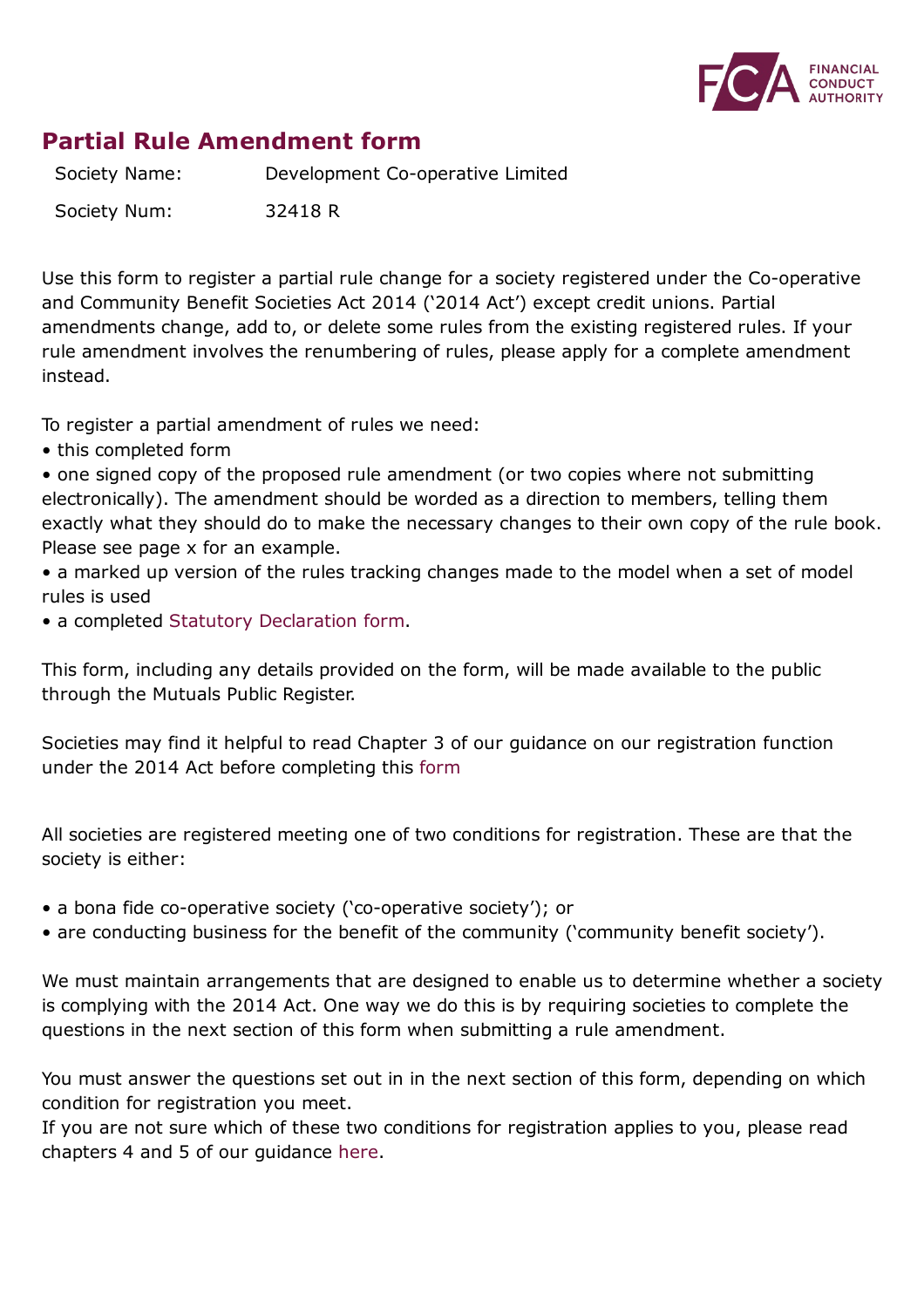#### **3.1 Condition for Registration**

- Co-operative society
- $\circ$  Community Benefits society

Co-operative societies must answer the following questions in relation to the financial year covered by this return.

#### **3A.1 What is the business of the society?**

For example, do you provide housing, manufacture goods, develop IT systems etc.

Delivery of co-operative development services

#### **3A.2 Please describe the members' common economic, social and cultural needs and aspirations.**

In answering this question, please make sure it is clear what needs and aspirations members have in common.

The user members are all co-operative development professionals.

#### **3A.3 How did the society's business meet those needs and aspirations?**

You have described the society's business answer to question 3A.1, and in question 3A.2 you have described the common needs and aspirations of members. Please now describe how that business meets those common needs and aspirations.

The co-operative jointly markets and co-ordinates the work of its members as a co-operative consortium.

### **3A.4 How did members democratically control the society?**

For example, did the members elect a board at an annual general meeting; did all members collectively run the society.

The members elect the board at an annual general meeting.

### **3A.5 What did the society do with any surplus or profit?**

For instance, did you pay a dividend to members (and if so, on what basis); did money get reinvested in the business; put into reserves; used for some other purpose?

The society reinvests profits, or donates or distributes profit to common ownership cooperative development bodies or for charitable purposes.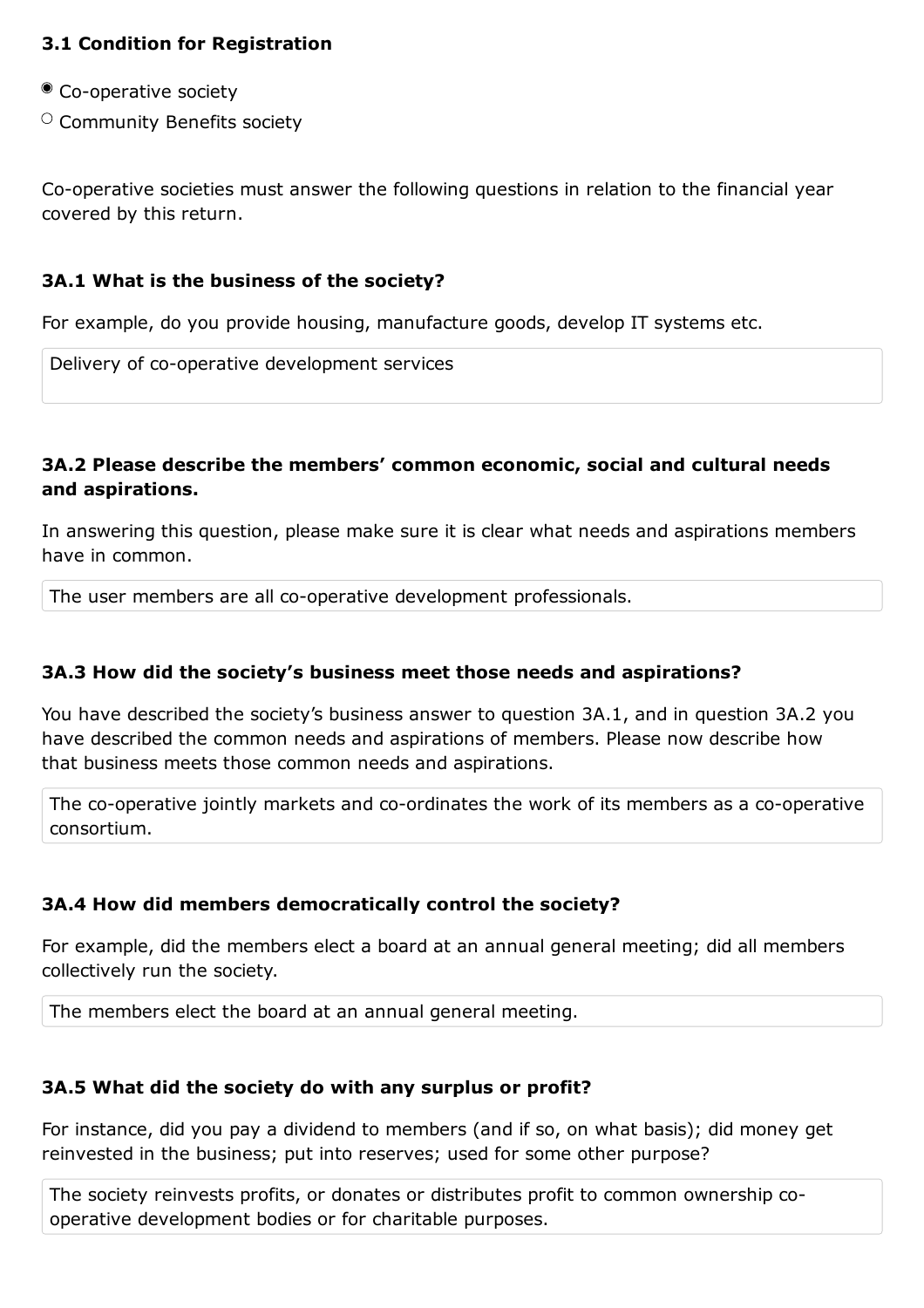#### **3A.6 Please state any close links which any of the directors has with any society, company or authority.**

'Close links' includes any directorships or senior positions held by directors of the society in other organisations.

Alex Lawrie is a director of SCS CIC, GO-OP, Ecological Land Co-op, Somerset Co-op CLT, South West Co-op Support. Martin Strube is a directors of Co-op Solutions. Josef Davies-Coates is a director of United Diversity.

## **4.1 Please confirm the rules have been signed by 3 members and the secretary (4 signatures in total)**

 $\boxtimes$  The rules contain the required signatures

### **4.2 Please confirm either:**

 $\circ$  Model rules have not been used.

- Model rules have been used without amendment
- $\circ$  An amended set of model rules have been used, and a marked up copy detailing the changes made to the model is included with the application.

### **5.1 Please confirm you have completed and are submitting a Statutory Declaration along with this application form.**

 $\boxtimes$  Completed Statutory Declaration enclosed

### **Example Partial Rule Amendment**

Please click [here](https://www.fca.org.uk/publication/forms/mutuals-partial-amendment-example.pdf) for an example partial rule amendment